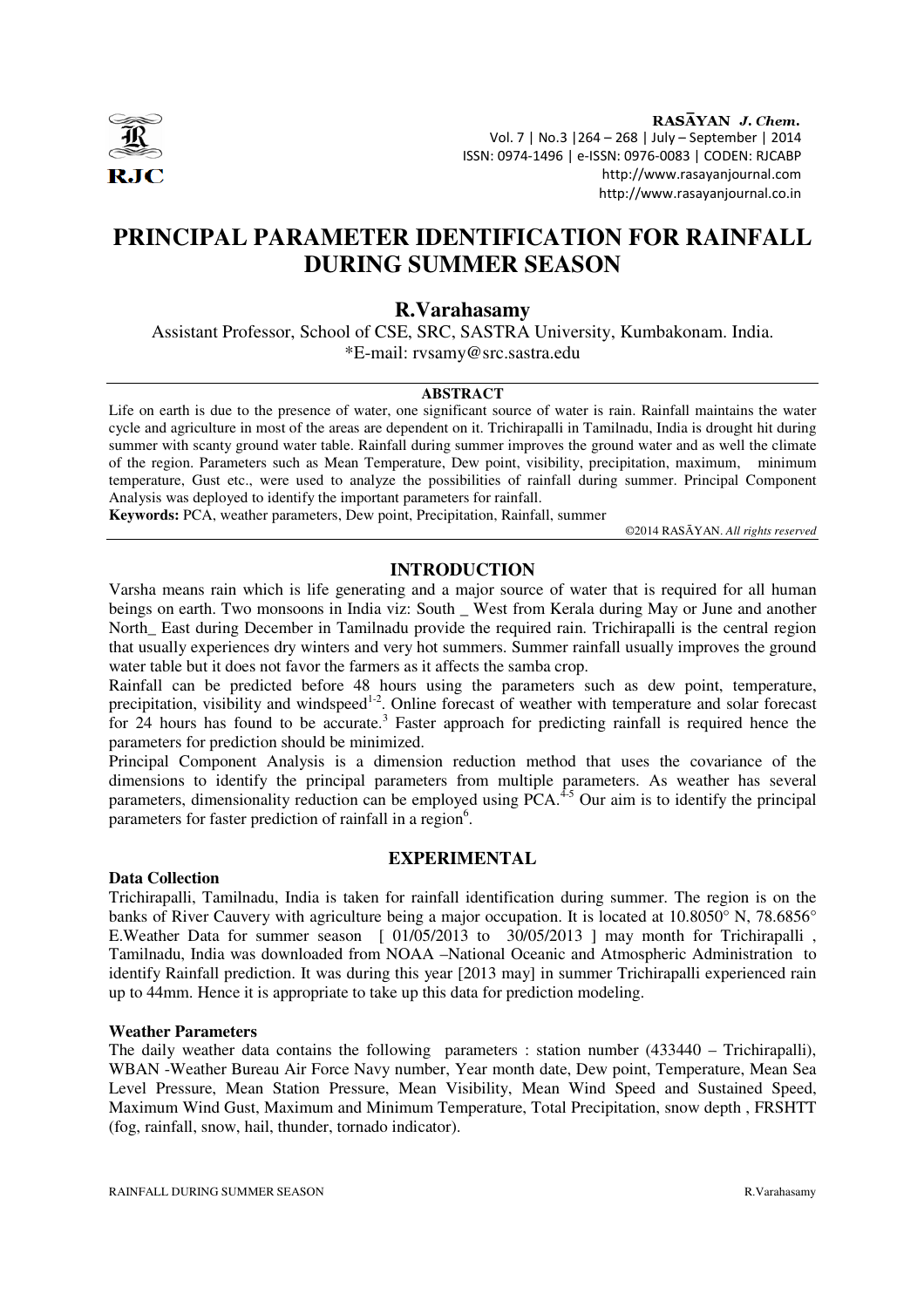#### **Preprocessing**

The weather data had missing values so the data was initially preprocessed. All the missing values in certain parameters, indicted by 9999.9 like sea level pressure, snow depth were not applicable for the region as the region is not near the coastal area and it never experienced any snow fall. Those parameters were removed and finally 10 parameters were considered for evaluation as given in Table.1.

| <b>TEMP</b> | <b>DEWP</b> | <b>VISIB</b>   | <b>WDSP</b>    | <b>MXSPD</b> | <b>GUST</b> | <b>MAX</b> | <b>MIN</b> | <b>PRCP</b>  | <b>FRSHTT</b>  |
|-------------|-------------|----------------|----------------|--------------|-------------|------------|------------|--------------|----------------|
| 91.5        | 74.3        | 4.6            | 5.2            | 13           | 999.9       | 104.4      | 81.3       | 0            | 0              |
| 92.3        | 74.1        | 3.8            | 4.7            | 15           | 999.9       | 105.8      | 82.4       | 0            | 0              |
| 92.5        | 74.6        | 3.8            | 6.6            | 15           | 999.9       | 106.3      | 82.9       | 0            | $\mathbf 0$    |
| 92.9        | 72.7        | 4.2            | 5              | 9.9          | 999.9       | 106.7      | 84.2       | 0            | $\mathbf 0$    |
| 92.4        | 74.6        | 4.4            | 4.7            | 9.9          | 999.9       | 106.7      | 83.3       | 0            | 0              |
| 90.5        | 74.6        | 3.8            | 4.5            | 13           | 999.9       | 103.3      | 83.5       | 0            | $\mathbf 0$    |
| 89          | 75.7        | 4.2            | 3.4            | 8            | 999.9       | 104.4      | 80.6       | 0.01         | 10             |
| 92.4        | 73.7        | 4.5            | 6.2            | 15           | 999.9       | 107.6      | 81.9       | 0            | $\mathbf 0$    |
| 93.7        | 72          | 4.3            | 7.8            | 15           | 999.9       | 109        | 83.3       | 0            | $\mathbf 0$    |
| 92.9        | 70.2        | 3.7            | 7.4            | 14           | 999.9       | 109.4      | 84.2       | 0            | $\mathbf 0$    |
| 93.7        | 71.8        | 4.2            | 8.4            | 13           | 999.9       | 109        | 83.7       | 0            | 0              |
| 93          | 70.6        | 4              | 10.9           | 19           | 999.9       | 109        | 84.9       | 0            | $\mathbf 0$    |
| 88.5        | 73.5        | 3.6            | 5.1            | 12           | 999.9       | 103.8      | 80.6       | 0            | $\mathbf 0$    |
| 92          | 70.6        | 3              | 9.5            | 15.9         | 999.9       | 102.2      | 81.5       | 0            | 0              |
| 93.2        | 70          | 3.5            | 9.4            | 16.9         | 999.9       | 106.2      | 82.2       | 0            | $\mathbf 0$    |
| 92.3        | 71          | 3.9            | 9.3            | 20           | 999.9       | 106.2      | 82.2       | 0            | $\mathbf 0$    |
| 93.1        | 71.9        | 4.2            | 6.7            | 12           | 999.9       | 109.4      | 81.9       | 0            | 0              |
| 92.8        | 72.8        | 4.6            | 7.3            | 15           | 999.9       | 109.2      | 80.6       | 0            | $\mathbf 0$    |
| 92.5        | 73.5        | 4.7            | 5.6            | 12           | 999.9       | 108.5      | 82.8       | 0            | $\overline{0}$ |
| 92.8        | 73.2        | 4              | $\overline{7}$ | 12           | 999.9       | 107.4      | 82.4       | 0            | 0              |
| 91.5        | 71.4        | 4.3            | 6.8            | 12           | 999.9       | 106.9      | 79.9       | 0            | $\mathbf 0$    |
| 93.3        | 71.8        | 4.5            | 6.9            | 12           | 999.9       | 108.3      | 82.4       | 0            | $\mathbf 0$    |
| 94.4        | 72.4        | 4.7            | 7.7            | 12           | 999.9       | 108.3      | 83.8       | 0            | $\mathbf 0$    |
| 90.9        | 71          | 4.6            | 9.9            | 15.9         | 25.1        | 107.6      | 77         | 0            | 10010          |
| 90.3        | 71.2        | 4.1            | 12             | 29.9         | 999.9       | 106.7      | 78.8       | 0.01         | 10110          |
| 89.7        | 70.6        | 5              | 9.1            | 12           | 20          | 106.2      | 79         | 0.71         | 0              |
| 90.3        | 71.7        | 5.3            | 9.5            | 15           | 20          | 101.8      | 81.9       | $\mathbf{0}$ | 10000          |
| 90.9        | 71.5        | 4.7            | 11.3           | 15           | 999.9       | 104.2      | 80.2       | 0            | 0              |
| 92.3        | 70.8        | 5.1            | 9.8            | 13           | 999.9       | 104.2      | 82.4       | 0            | 0              |
| 86.8        | 73.7        | 4.1            | 7.2            | 15           | 999.9       | 104.2      | 77         | 0.94         | 10010          |
| 86          | 73.8        | $\overline{4}$ | 6.5            | 12           | 20          | 103.8      | 77.2       | 0.01         | 10000          |

Table-1: Weather Parameters for Trichirapalli, Tamilnadu, India (Courtesy: NOAA)

# **Identification of Principal Components**

The weather data was input to PCA using SPSS tool. Three principal components were identified with Dew point as first component , gust,max,min,temp,maxspd as the second component and FRSHTT, Visibility, precipitation, Wind speed as third component. The component plot is shown below as Fig.-1.

The first component is Dew point, measured as temperature where the air reaches 100% saturation; hence if dew point is lower the air is drier. When dew point reaches near 70 degrees, indicates a humid and an uncomfortable condition. Fog is seen when the dew point and temperature are within few degrees. Dew point greater than 75 indicates higher value and a possibility of rainfall.

The second component related to the mean temperature, maximum and minimum temperature and gust. Gust is the sudden increase in the speed of wind.

The third components are wind speed, visibility, precipitation; FRSHTT .Wind speed is the movement of air from high pressure to low pressure areas. Wind speed is one of the fundamental weather predictor and it determines weather prediction, growth of plants, navy and aircraft operations etc., .Wind speed from 5.2 to 10 favors rainfall. Precipitation is the condensed water vapor that falls due to gravity, the value greater than zero indicates rain, drizzle or snow in the region. Visibility is the clarity of air in the region, from 4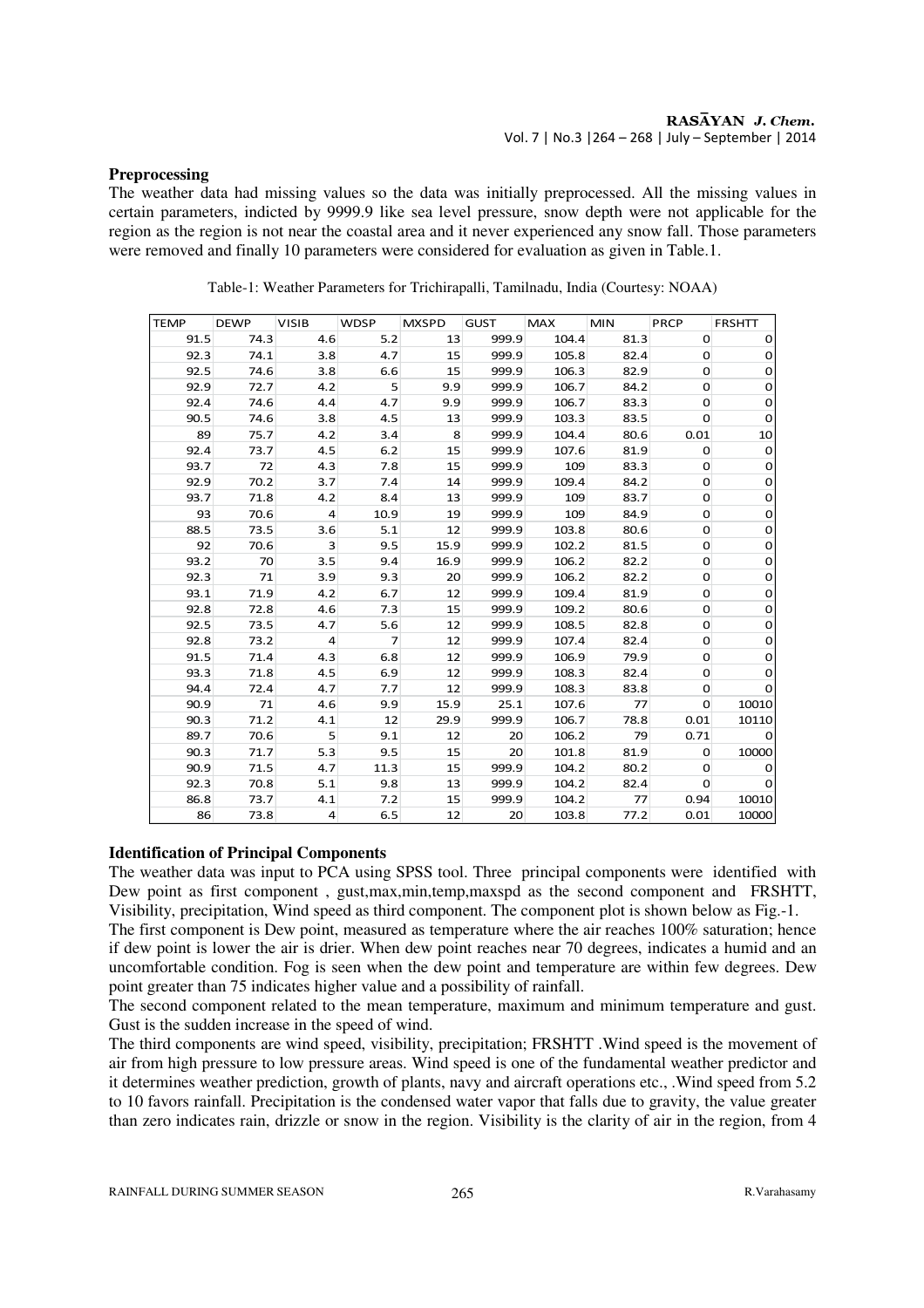### RASĀYAN J. Chem. Vol. 7 | No.3 |264 – 268 | July – September | 2014

to 7 indicates rainfall in the region. FRSHTT is the parameter that predicts fog, rainfall, snow, hail, thunder or tornado. The total variance extracted from each of the component determines the principal components for the given data. The total variance for rainfall prediction is shown in Table-2.



Fig.-1: Component plot for weather data for Trichirapalli Region

| <b>Total Variance Explained</b>                  |                            |          |            |                                            |          |            |  |
|--------------------------------------------------|----------------------------|----------|------------|--------------------------------------------|----------|------------|--|
|                                                  | <b>Initial Eigenvalues</b> |          |            | <b>Extraction Sums of Squared Loadings</b> |          |            |  |
|                                                  |                            | $%$ of   | Cumulative |                                            | $%$ of   | Cumulative |  |
| Component                                        | Total                      | Variance | ℅          | Total                                      | Variance | ℅          |  |
|                                                  | 3.491                      | 34.906   | 34.906     | 3.491                                      | 34.906   | 34.906     |  |
| 2                                                | 2.455                      | 24.553   | 59.459     | 2.455                                      | 24.553   | 59.459     |  |
| 3                                                | 1.334                      | 13.340   | 72.799     | 1.334                                      | 13.340   | 72.799     |  |
| 4                                                | .859                       | 8.588    | 81.387     |                                            |          |            |  |
| 5                                                | .689                       | 6.894    | 88.281     |                                            |          |            |  |
| 6                                                | .531                       | 5.312    | 93.593     |                                            |          |            |  |
| ⇁                                                | .305                       | 3.046    | 96.639     |                                            |          |            |  |
| 8                                                | .157                       | 1.568    | 98.207     |                                            |          |            |  |
| 9                                                | .103                       | 1.027    | 99.234     |                                            |          |            |  |
| 10                                               | 7.658E-02                  | .766     | 100.000    |                                            |          |            |  |
| Extraction Method: Principal Component Analysis. |                            |          |            |                                            |          |            |  |

Table-2: Variance Explained for Weather Data using Principal Component Analysis.

The variance explained by the first component (Dew point) is 34%, second components are (59 %) and for the third components is 72%. As the variance for the third component is more the parameters (FRSHTT, Visiblity, precipitation, windspeed) can be considered for prediction. Dew point which is the only parameter in first component attributes to 34% hence for principal component dewpoint along with FRSHTT, Visiblity, precipitation, windspeed can be used. Rainfall prediction algorithm can be written by considering the following parameter condition-

- i. Dew point  $> 75$
- ii. Precipitation  $> 0$
- iii. Visibility from 4 to 7
- iv. Wind speed 5.2 to 10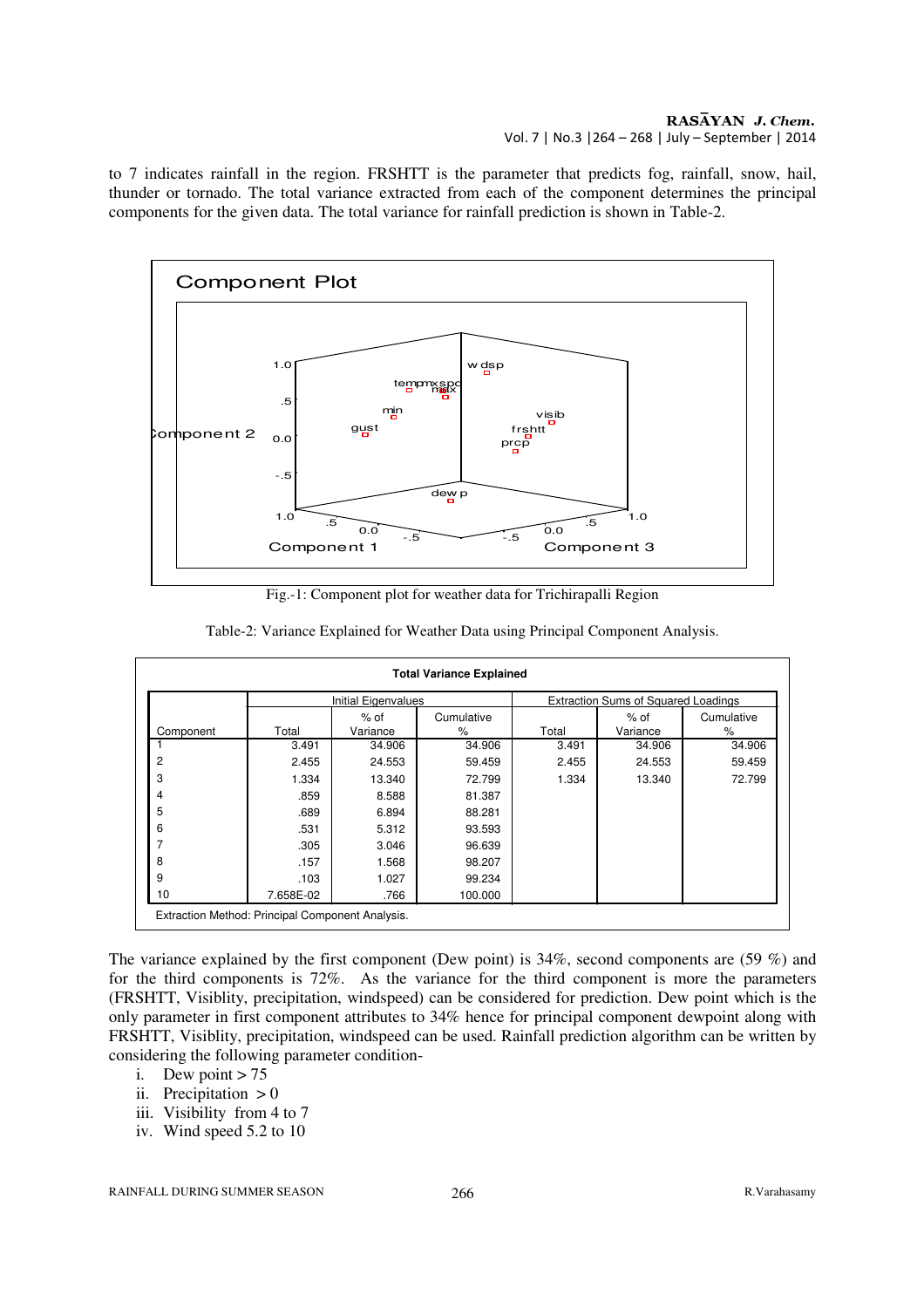v. FRSHTT – fog, rain, snow, hail, thunder, tornado. (fog, rain, thunder is applicable to the region) The conditions can be combined to model rainfall prediction during summer.

#### **Validation**

The above parameters were tested for the month of May 2014 (01/05/2014 to 30/05/2014). Analyzing FRSHTT, it is the parameter that indicates the fog, rainfall, thunder etc. Hence for validation, the above parameter can be used for verification of results, in the prediction algorithm only Dewpoint, precipitation, visibility, windspeed parameters and their conditions were used. The results of validation are given in Table-3.

Table-3: Rainfall Validation for 01/05/2014 to 30/05/2014 trichirapalli region.

| Date       | <b>DEWP</b> | <b>VISIB</b>   | <b>WDSP</b>    | <b>PRCP</b> | FRSHTT    | Prediction      |
|------------|-------------|----------------|----------------|-------------|-----------|-----------------|
| 01-05-2014 | 70.9        | $\overline{4}$ | 3.9            | $\Omega$    |           | 0 no            |
| 02-05-2014 | 73.7        | 4.3            | 5              | $\Omega$    |           | 0 <sub>no</sub> |
| 03-05-2014 | 74.2        | 3.8            | 5.2            | $\Omega$    |           | 0 no            |
| 04-05-2014 | 74.6        | 4.1            | 6.6            | O           | 10000 no  |                 |
| 05-05-2014 | 75.7        | 2.6            | 4.2            | 0.08        | 10000 Yes |                 |
| 06-05-2014 | 76.4        | 2.7            | 5.7            | 0.12        | 10000 Yes |                 |
| 07-05-2014 | 76.1        | 1.9            | 4.1            | $\mathbf 0$ | 10010 no  |                 |
| 08-05-2014 | 75.6        | 2.2            | 3.7            | 1.93        | 10000 Yes |                 |
| 09-05-2014 | 76.4        | 2.6            | 2.8            | 0.35        | 10000 Yes |                 |
| 10-05-2014 | 75.7        | 3.9            | 5.1            | 0.04        |           | 0 Yes           |
| 11-05-2014 | 75.7        | 3.3            | 4.2            | 0           |           | 0 no            |
| 12-05-2014 | 74.2        | 3.4            | 4.8            | O           |           | 10 no           |
| 13-05-2014 | 74.8        | 2.9            | 5.5            | O           |           | 0 no            |
| 14-05-2014 | 73          | 3.1            | $\overline{7}$ | 0           |           | 0 no            |
| 15-05-2014 | 71.2        | 3.7            | 7.2            | O           |           | 0 no            |
| 16-05-2014 | 71          | 3.8            | 7.1            | O           |           | 0 no            |
| 17-05-2014 | 69.9        | 3.4            | 7.7            | O           |           | 0 no            |
| 18-05-2014 | 74.5        | 3.4            | 4.9            | $\Omega$    |           | 0 no            |
| 19-05-2014 | 75.6        | 3.4            | 4.3            | O           |           | 0 no            |
| 20-05-2014 | 75.2        | 2.9            | 4.4            | 0           | 10010 no  |                 |
| 21-05-2014 | 74.3        | 3.5            | 6.1            | 1.26        |           | 0 no            |
| 22-05-2014 | 72.7        | 3.9            | 7.1            | 0           |           | 0 no            |
| 23-05-2014 | 73.4        | 3.7            | 7.9            | 99.99       | 10010 no  |                 |
| 24-05-2014 | 73.6        | 3              | 8.9            | 0.02        | 10010 no  |                 |
| 25-05-2014 | 75.1        | 3.5            | 7.8            | 0.71        |           | 0 Yes           |
| 26-05-2014 | 74.9        | 3.8            | 5.2            | O           |           | 0 no            |
| 27-05-2014 | 76.5        | 3.9            | 4.4            | 0           |           | 0 no            |
| 28-05-2014 | 72.8        | 3              | 5.6            | O           | 10010 no  |                 |
| 29-05-2014 | 75.3        | 3.8            | 4.5            | 0           |           | 0 no            |
| 30-05-2014 | 74.3        | 3.8            | 6              | 0           |           | 0 no            |

The prediction result "Yes" indicates the possibility of rainfall and no indicates that parameters are not favorable for rain. FRSHTT parameter 1 followed by zero indicates fog; similarly 1 in second field indicates rainfall. Comparing our result "Yes" and FRSHTT, in most cases fog filed is 1, which is also a form of rainfall. Prediction result has shown Yes for 6 days and FRSHTT parameter coincided for 4 days.

# **CONCLUSION**

Rainfall predictions with five parameters viz dew point, precipitation, windspeed, visibility and FRSHTT can be done. The chances of rainfall are more when all the conditions are satisfied. On analyzing the data and the condition, the results were correct as Trichirapalli region received sharp summer shower nearly 44